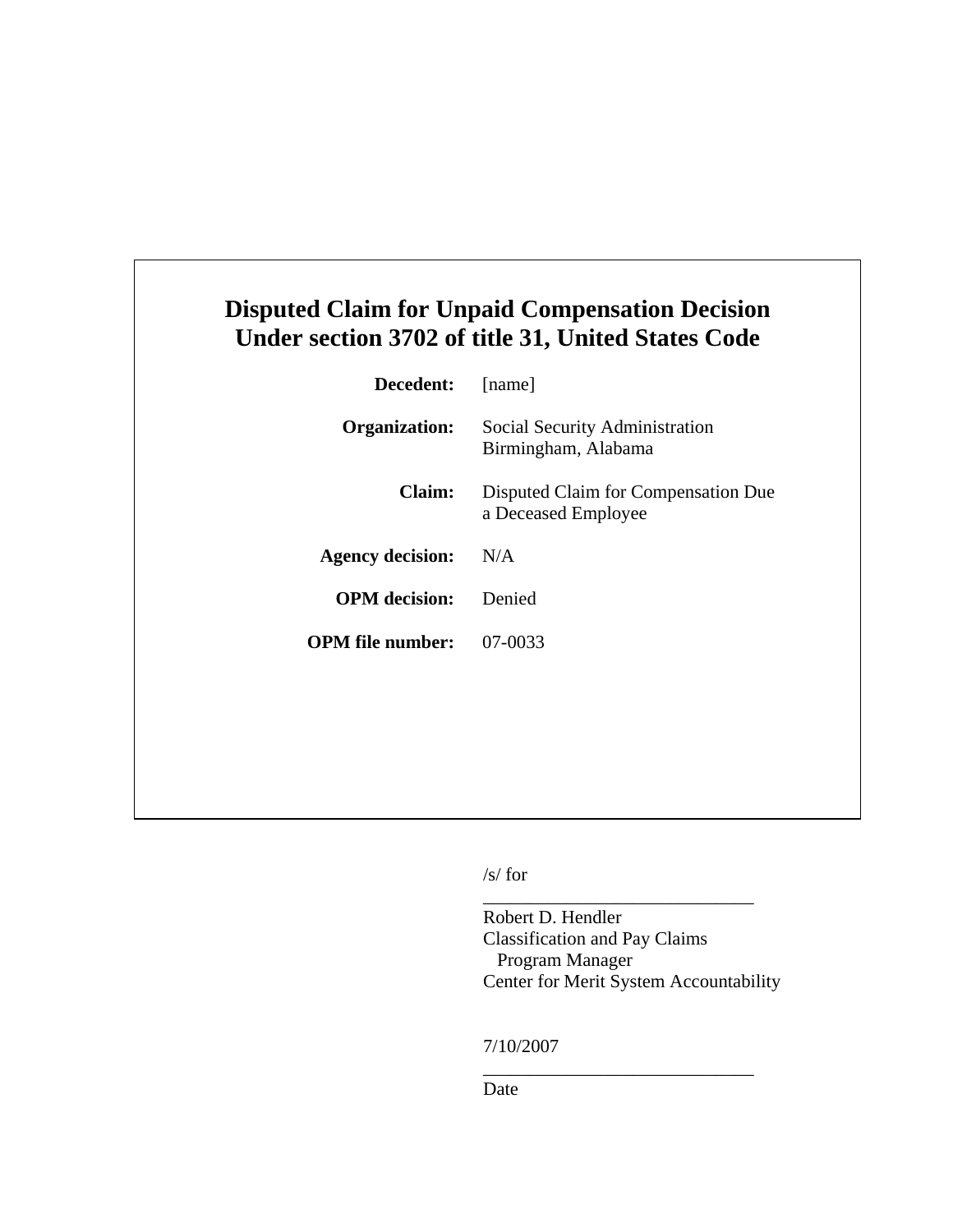This action is in response to a disputed claim submitted on behalf of the claimants for unpaid compensation due a deceased employee, [name], for a determination of which claimants are properly entitled to payment. The request was forwarded to the U.S. Office of Personnel Management (OPM) by U.S. Department of the Interior's National Business Center (NBC) in what appears to be its capacity as providing authorized certifying officer services to the decedent's employing agency, the Social Security Administration. In its October 26, 2004, letter NBC enclosed copies of the following documents:

Standard Form (SF) 1153, Claim for Compensation of Deceased Employee, signed and dated by three adults [names] identifying themselves as children of the decedent, and signed and dated by two witnesses.

SF 1153, Claim for Compensation of Deceased Employee, signed and dated by [name], identifying himself as husband of the decedent, and signed and dated by two witnesses.

Alabama Certificate of Death of the employee, with date of death March 23, 2004, showing her as divorced.

Alabama Marriage License dated January 3, 1975, evidencing matrimony between [husband's name] and [decedent].

SF 2809, Federal Employees Health Benefits Program, completed and dated December 5, 1986, by the decedent, identifying herself as married, listing [husband's name] as her spouse, and listing the two female children in the previously cited SF 1153.

SF 2809, Federal Employees Health Benefits Program, completed and dated February 14, 2000, by the decedent, showing herself as not married.

NBC believes the case may require a determination by OPM as to whether the decedent's three adult children or the person claiming to be the surviving spouse are entitled to payment as described in 5 CFR § 178.207(b)(2) since the decedent had no SF 1152, Designation of Beneficiary, in her official personnel folder (OPF). Based on the order of payment precedence in 5 CFR § 178.204, NBC states: "it appears, without evidence of a divorce, the gentlemen, who has provided a copy of a marriage license, may be entitled to payment of 100% of the unpaid compensation."

We apply the same procedures as our predecessor agency in the settlement of disputed claims. As stated in 4 CFR § 33.10 Applicability of general procedures:

When not in conflict with this part, the provisions of part 31 of this subchapter relating to procedures applicable to claims generally, are also applicable to the settlement of accounts of deceased civilian officers and employees.

Consistent with 4 CFR § 33.10, 5 CFR § 107.105 places the burden of proof on the claimant to establish his/her right to payment, and our decision is based on the written submissions of the parties. In the instant case, we will assume the two SF 2809's were in the decedent's OPF. While [husband's anme] submitted the Alabama Marriage License, it is not clear who submitted the Alabama Certificate of Death. There is no information in the record showing what efforts, if any, have been made to ascertain whether the decedent was divorced from [husband's name],